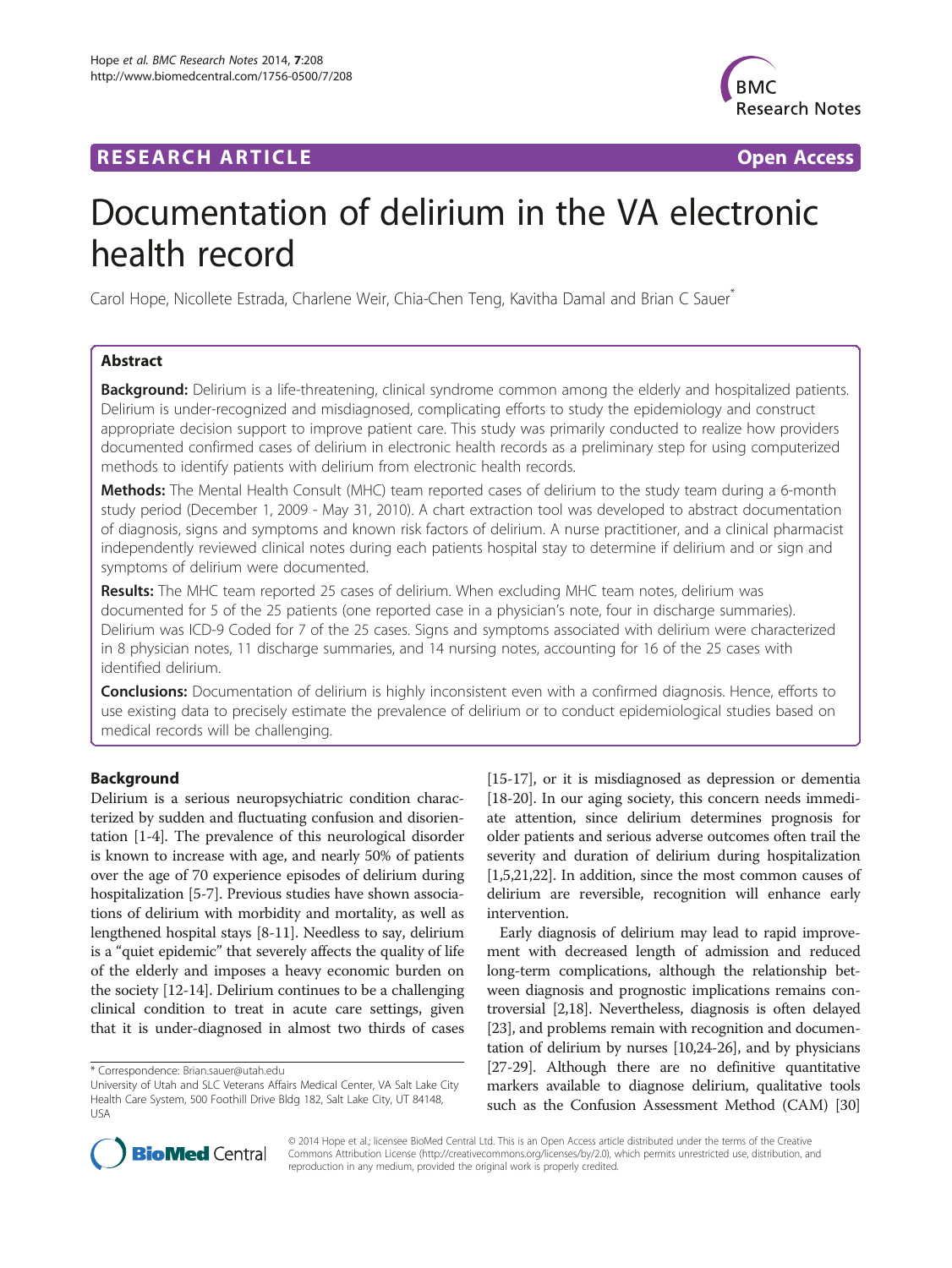and modified Richmond Agitation and Sedation Scale (mRASS) [\[31\]](#page-5-0) have been validated. Unfortunately, the use of CAM and the mRASS is not ubiquitous as nurses often simply record the patient's mental status in narrative. Understanding how delirium is recorded in the medical record is important in order to support the development of analytic strategies and tools that can provide measurement and early detection.

This study aims to determine how diagnosed cases of delirium are documented in the electronic health record. The knowledge gained from this study will support the design of a surveillance approach to monitor delirium events from electronic healthcare data. To this end, we conducted this pilot study to investigate the location, and frequency of documentation of diagnosis, and signs and symptoms of delirium, and examined the frequency of use of ICD-9 codes that represent delirium in electronic health records (EHR).

#### Methods

The study used a stimulated reporting design to identify delirium cases. We then conducted chart-review on historical data (data generated during normal care process) to determine how delirium was documented in the EHR. The study period was from December 1, 2009 to May 31, 2010. The University of Utah and Salt Lake City Veterans Affairs International Review Board and Research Committee approved this study.

#### Reference standard

The Delirium Mental Health Consult (DMHC) team was asked to identify patients with delirium who were referred for consultation related to cognitive functioning, adjustment to illness and management of psychiatric symptoms. The DMHC is an interdisciplinary team consisting of representatives from Psychiatry, Psychology and Clinical Pharmacy departments and uses a consult-liaison model to provide mental health services to hospitalized patients in Acute Medicine, Surgery, Neurology and Intensive Care Units. The DMHC team was asked to relay a list of patients diagnosed with delirium at bedside to the study investigators daily between December 1, 2009 and May 31, 2010. Weekly meetings between members of DMHC and the study team enabled follow-up and review of patients identified with delirium. The DMHC-referred veterans with a "bed-side" diagnosis of delirium were treated as the "reference" standard for this descriptive study.

#### Chart review

Charts of the "reference" cases were thoroughly examined to distinguish the textual documentation of delirium diagnosis and its signs and symptoms.

The clinical pharmacist reviewed the Unified Medical Language System (UMLS) meta-thesaurus ontologies and other published sources to develop a list of signs, symptoms and synonyms used to express delirium. The list was used to assist the two chart reviewers when reviewing clinical notes.

The clinical pharmacist, nurse practitioner and study investigators developed a chart abstraction form in excel that captured terms used to describe delirium and risk factor information found in Table 1. Five cases were reviewed as a team to discuss the abstraction process and refine the chart abstraction tool.

A clinical pharmacist and nurse practitioner independently reviewed the DMHC notes, physician charts, nursing notes, discharge summaries and ICD-9 billing codes of every "reference" patient. Then, patient documents were classified into having 1) a diagnosis of delirium, 2) symptoms suggestive of delirium but no stated diagnosis, or 3) no diagnosis or symptoms or signs of delirium. A diagnosis of the illness was recorded only if it was explicitly mentioned in the notes (e.g., a note that stated, "Symptoms looked like a possible case of delirium", was classified as having symptoms without diagnosis of delirium). Chart abstraction results from the clinical pharmacist and nurse practitioner were compared for discrepancies. When discrepancies were identified the chart-reviewers (CH and NE) and study investigators (BCS) reviewed each case as a team and came to a consensus to resolve the discrepancy.

#### Coded data

International Classification of Disease 9th Revision (ICD-9) codes associated with the discharge summary were used as additional indicators of delirium. Codes representing delirium were not treated as a confirmed diagnosis unless a clear diagnosis was found in the medical notes. The ICD-9 codes representative of delirium were extracted from discharge diagnostic codes (Table 1). ICD-9 code indicating

|  |  |  |  |  | Table 1 ICD-9 codes used to represent delirium |  |
|--|--|--|--|--|------------------------------------------------|--|
|--|--|--|--|--|------------------------------------------------|--|

|        | <b>Explanation</b>                              |
|--------|-------------------------------------------------|
| 290.3  | Senile dementia with delirium                   |
| 291    | Delirium with alcohol withdrawal                |
| 291.1  | Delirium due to alcohol (chronic)               |
| 292    | Drug abuse mental disorder                      |
| 292.81 | Delirium induced by drug                        |
| 293    | Delirium due to conditions classified elsewhere |
| 293.1  | Sub-acute delirium                              |
| 780.09 | Delirium not otherwise specified                |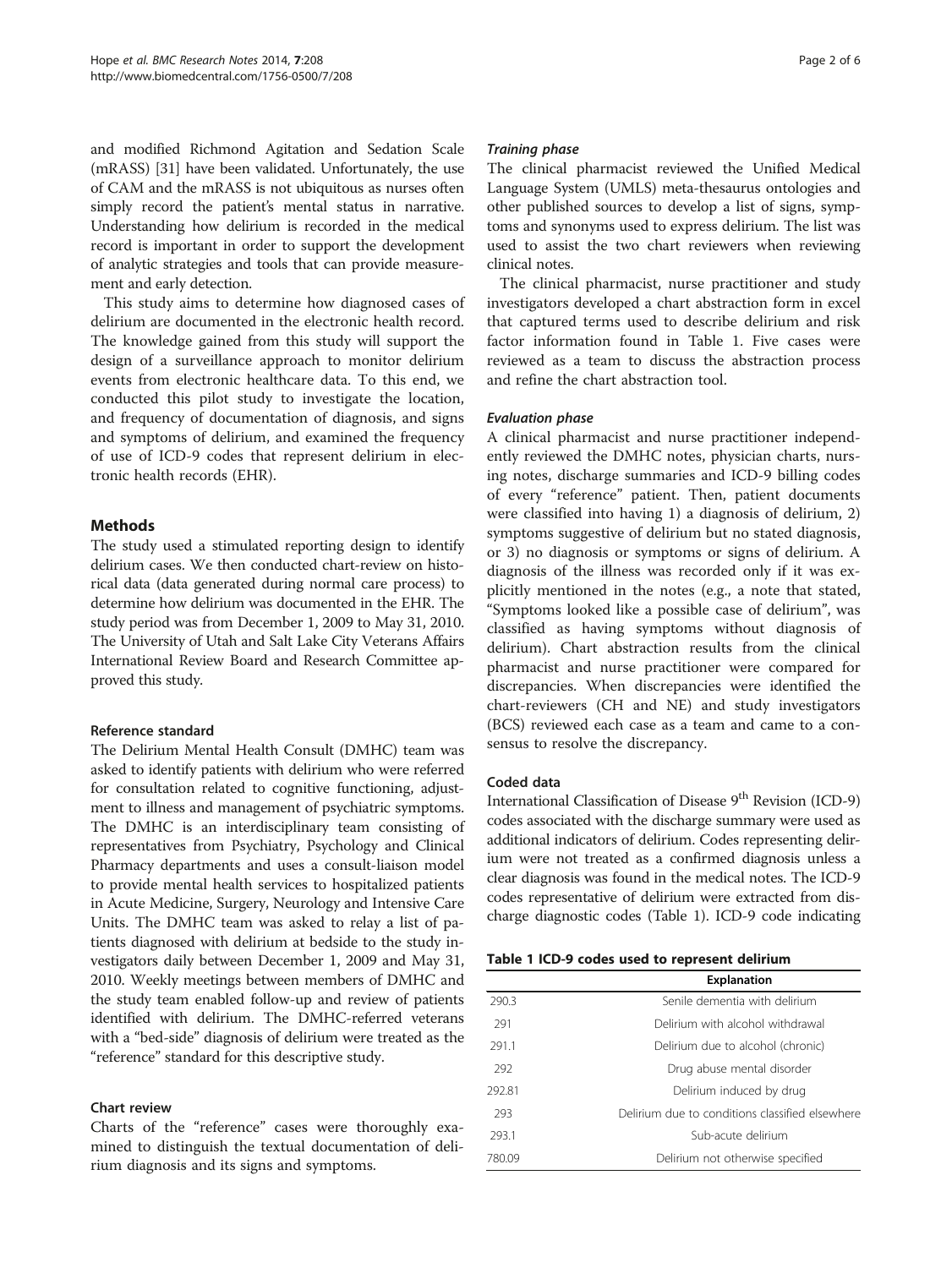underlying psychiatric diagnosis that are associated with delirium and dementia such as 296 (Bipolar Disorder), and others, were excluded from analysis to reduce overinterpretation of our results.

#### Statistical analysis

All descriptive statistics were conducted using SAS 9.2 software. The primary analysis presents a tabulation of the number of DMHC reported delirium cases with a documented delirium diagnosis and/or signs and symptoms of delirium in the EHR. The numbers of patients meeting each criterion were presented by document type, which included DHM consult notes, physician notes, nursing notes, discharge summaries and ICD-9 codes. Due to the exploratory nature of this study and the low sample size we did not report comparison statistics and p-values between patients with some form of documentation of delirium and patients without any documentation. Nevertheless, we present the means and frequencies of demographic and clinical variables known to be associated with delirium for the entire population to elucidate underlying patient characteristics.

#### Results

Overall, 25 patients were reported by the DMHC as having delirium, of which 11 (44%) included a clear diagnosis of delirium in the DMHC note and 13 (52%) had a diagnosis or relevant signs and symptoms documented. A delirium diagnosis was documented in at least one type of EHR note in 14 (56%) and signs or symptoms documented in 16 (64%) of the 25 patients (Table 2).

When not considering DMHC documentation, eight (32%) physician notes had documentation of a diagnosis or signs and symptoms of delirium while only one patient (4%) had a delirium diagnosis documented explicitly. Eleven (44%) discharge summaries included either a delirium diagnosis or associated signs and symptoms. While fourteen (56%) nursing notes included signs or symptoms of delirium, none included an explicit diagnosis of delirium. ICD-9 codes for delirium were coded for 7 (30.4%) of the 25 patients identified with delirium. When excluding the DMH consult notes from the analysis there was an

explicit diagnosis of delirium in 9 (36%) patients and signs and symptoms in 16 (64%) of the 25 cases.

Table [3](#page-3-0) restricts documentation to non-DMHC notes and presents the frequency of demographics variables and medical conditions between patients with documentation of delirium or signs and symptoms and those without documentation.

#### **Discussion**

The 25 patients included in the study had delirium as determined by MHC team during bedside visits with the patient. The MHC is only conducted based on primary provider requests and not all patients evaluated by the team will have a confirmed diagnosis of delirium. However, those patients referred to the study had all been assessed as having delirium by the MHC service. The MHC notes are the status quo and the diagnosis is generally posted in the mental health consult notes or in the mental health follow-up consult notes in the VHA electronic health record (CPRS). During this study, the MHC team reported the diagnosis of delirium via email to the research team members after their consultation with the patient at his/her bedside. Despite this firsthand confirmation of delirium, medical records in nine of the 25 patients did not match their bedside diagnosis. The study team clarified this discrepancy with the MHC team and ascertained that the nine patients indeed had delirium, although this was not explicitly documented in the MHC notes. Through our pilot study, we identified that nearly one-third of the patients with bedside confirmation of delirium did not have their diagnosis reach the patient's medical records.

Thus, the results here provide a glimpse into problems with the documentation of delirium in an electronic health record. The key findings are the lack of clear and consistent documentation across all sources, including the MHC team, physician's notes and ICD-9 codes. The diversity and heterogeneity of the documentation process suggests a lack of shared understanding of how to represent, classify and communicate acute mental status changes.

There are several possible reasons for the source of this lack of concordance between bedside diagnosis and

Table 2 Documentation of delirium in patients' charts

| Document type                        | <b>Diagnosis</b>         | Signs/symptoms | Diagnosis or symptoms |
|--------------------------------------|--------------------------|----------------|-----------------------|
| DMH consult notes                    | 11 (44%)                 | 13 (52%)       | 13 (52%)              |
| Physician notes                      | $(0.06\%)$               | 8 (32%)        | 8 (32%)               |
| Discharge summary                    | 4 (16%)                  | 11 (44%)       | 11 (44%)              |
| Nursing Notes                        | $\overline{\phantom{a}}$ | 14 (56%)       | 14 (56%)              |
| ICD-9 diagnosis code                 | 7(28%)                   | $\sim$         | 7(28%)                |
| Unique veterans including DMHC notes | 14 (56%)                 | 16 (64%)       | 16 (64%)              |
| Unique veterans excluding DMHC notes | 9(36%)                   | 16 (64%)       | 16 (64%)              |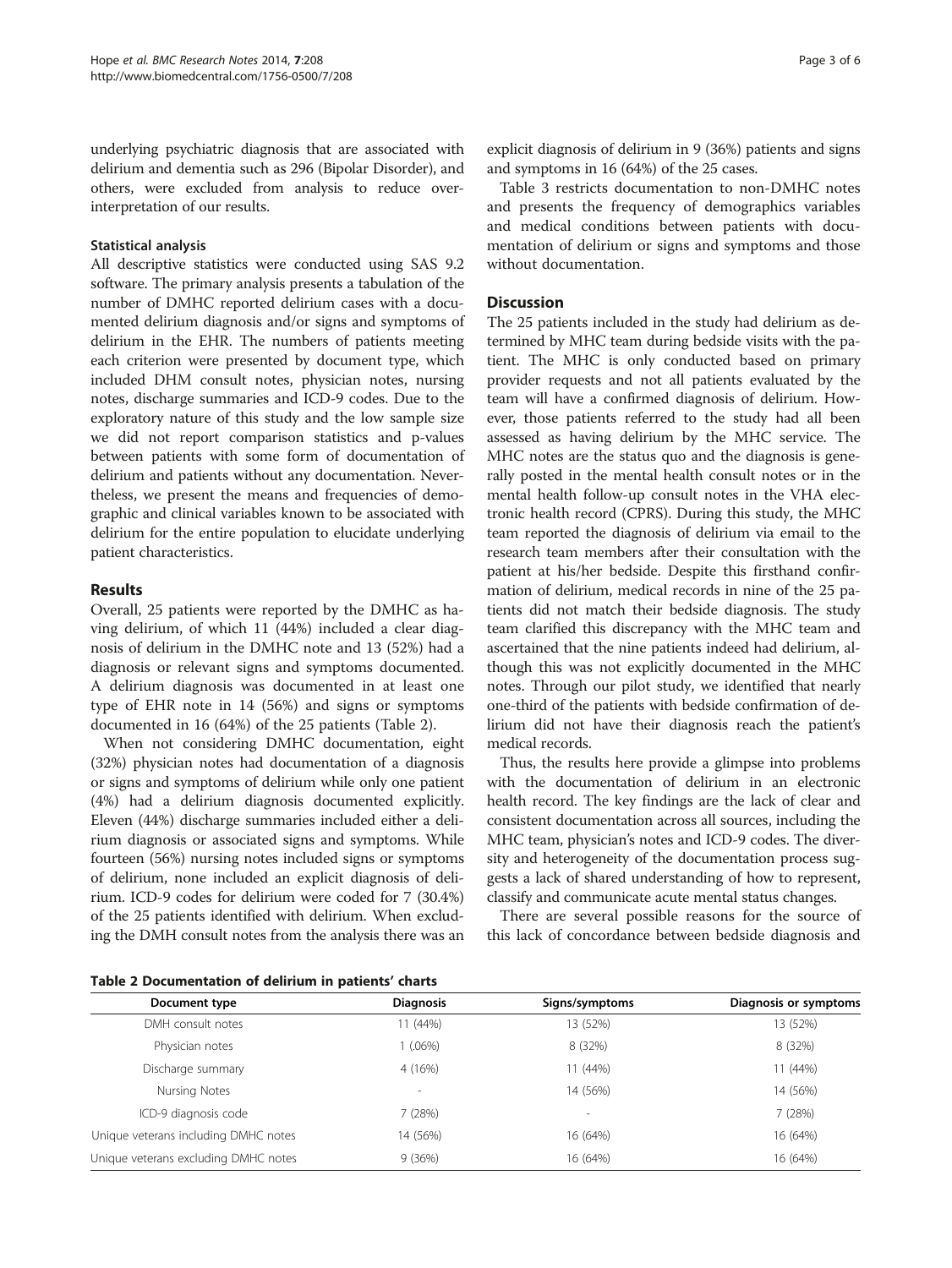<span id="page-3-0"></span>Table 3 Population demographics and medical conditions between patients with and without documented diagnosis or symptoms of delirium

|                                                 | Documented<br>diagnosis or<br>symptoms $(n = 16)$ | No<br>documentation<br>$(n = 9)$ |
|-------------------------------------------------|---------------------------------------------------|----------------------------------|
| <b>Demographics</b>                             |                                                   |                                  |
| Age [Mean (SD)]                                 | 68.4 (11.97)                                      | 71.0 (12.18)                     |
| Male [n (%)]                                    | 15 (93.8)                                         | 9(100.0)                         |
| Smoker [n (%)]                                  | 8(50.0)                                           | 3(33.3)                          |
| Substance abuse [n (%)]                         | 12(75.0)                                          | 5(55.6)                          |
| Opioids [n (%)]                                 | 3(18.8)                                           | 1(11.1)                          |
| Benzodiazepines [n (%)]                         | 5(31.3)                                           | 3(33.3)                          |
| <b>Medical conditions</b>                       |                                                   |                                  |
| Dementia [n (%)]                                | 2(12.5)                                           | 3(33.3)                          |
| CAD or ACS [n (%)]                              | 3(18.8)                                           | 7(77.8)                          |
| Diabetes [n (%)]                                | 5(31.3)                                           | 4(44.4)                          |
| Digestive disorders [n (%)]                     | 9(56.3)                                           | 7(77.8)                          |
| Pulmonary disorders [n (%)]                     | 6(37.5)                                           | 6(66.7)                          |
| Renal disorder [n (%)]                          | 13(81.3)                                          | 7(77.8)                          |
| Surgery [n (%)]                                 | 2(12.5)                                           | 3(33.3)                          |
| Psychiatric conditions* [n (%)]                 | 14 (87.5)                                         | 8(88.9)                          |
| Febrile [n (%)]                                 | 3(18.8)                                           | 2(22.2)                          |
| Urinary tract infection [n (%)]                 | 5(31.3)                                           | 3(33.3)                          |
| Other infection [n (%)]                         | 7(43.8)                                           | 5(55.6)                          |
| Admitted from ECF [n (%)]                       | 2(12.5)                                           | 4(44.4)                          |
| Admitted from private<br>home [n (%)]           | 12 (75.0)                                         | 4(44.4)                          |
| Discharged ECF [n (%)]                          | 6(37.5)                                           | 5(55.6)                          |
| Discharged private home [n (%)]                 | 8(50.0)                                           | 4(44.4)                          |
| Mechanical tube feeding [n (%)]                 | 5(31.3)                                           | 3(33.3)                          |
| Patient required physical<br>restraints [n (%)] | 3(18.8)                                           | 3(33.3)                          |

\*PTSD psychiatric conditions = schizophrenia, and/or depression, CAD coronary artery disease, ACS acute coronary syndrome, ECF extended care facility.

documentation. One is the timing involved in making an official diagnosis. Symptoms for delirium are hard to detect without formal assessment because they come and go by definition. One clinician may note a mental status change one time, but the next clinician may not. A second possible reason is the poor communication patterns in hospitals, especially between doctors and nurses. Physicians report rarely reading nurses' notes and nurses report that if they want physicians to know something, they must communicate it verbally as it is also their experience that physician do not read their notes as well (Weir, unpublished). Finally, a third possible reason for low rates of concordance is lack of knowledge. In studies examining physicians' and nurses' knowledge of delirium, both roles suffer significant deficits [\[32](#page-5-0)].

#### Implications for epidemiological studies

The lack of concordance also has implications for epidemiological studies. While clinicians have argued the prognostic implications of early diagnosis of delirium (whether it may be beneficial or not), the heterogeneity of information and clinical diagnostic process makes it impossible to arrive at conclusions. Our pilot study illustrates the dearth of documentation on delirium in medical records despite first-hand diagnosis confirmation by the primary provider (who referred the patient to the DMHC based on subjective symptoms) and the DMHC member (who ascertained the delirium diagnosis). This provides a snap-shot on how under-reported the condition is, which essentially makes it very difficult to construct any epidemiological studies to examine the disease in detail.

Ironically, although tools such as CAM exist to aid in the diagnosis of delirium, the DMHC team did not employ such tests in any of the 25 documented cases. In a prospective validation study of the CAM tool, Inouye and colleagues [[33\]](#page-5-0) noted that a substantial number of delirium cases go undiagnosed primarily due to missing chart documentation of symptoms. Yet, most of these tools are not robust-enough to stimulate routine use by MHC community for diagnostic purposes. It is obvious that the chain of communication regarding signs and symptoms between providers is essential not only for management of delirium in an individual patient, but also to expand our understanding of the etiology, epidemiology and to identify biomarkers/construct effective decision-support tools for delirium such that the quality of patient-care can be improved.

#### Implications for informatics solutions

Even within the 25 patients examined, the variation in terminology used by each provider in the free-text narrative to document the signs and symptoms of delirium was far from standardized. Hence, mapping the ontology of the disease and using Natural Language Processing (NLP) methods to extract data for population-level observational research and analysis might not be feasible. Given the pressing demands in the health care industry to enhance quality of care in the face of cost-cutting measures, improvement of the EHR by standardizing terminologies and constructing structured questionnaires to more accurately document diagnosis, especially for chronic diseases such as delirium, will be an extremely shrewd measure to avoid the economic burden imposed by inappropriate treatments.

#### Limitations

While we received DMHC reports consistently through the study period, these consultations relied upon requests made by the patient's provider. Hence, the study was limited to cases where a DMHC consultation was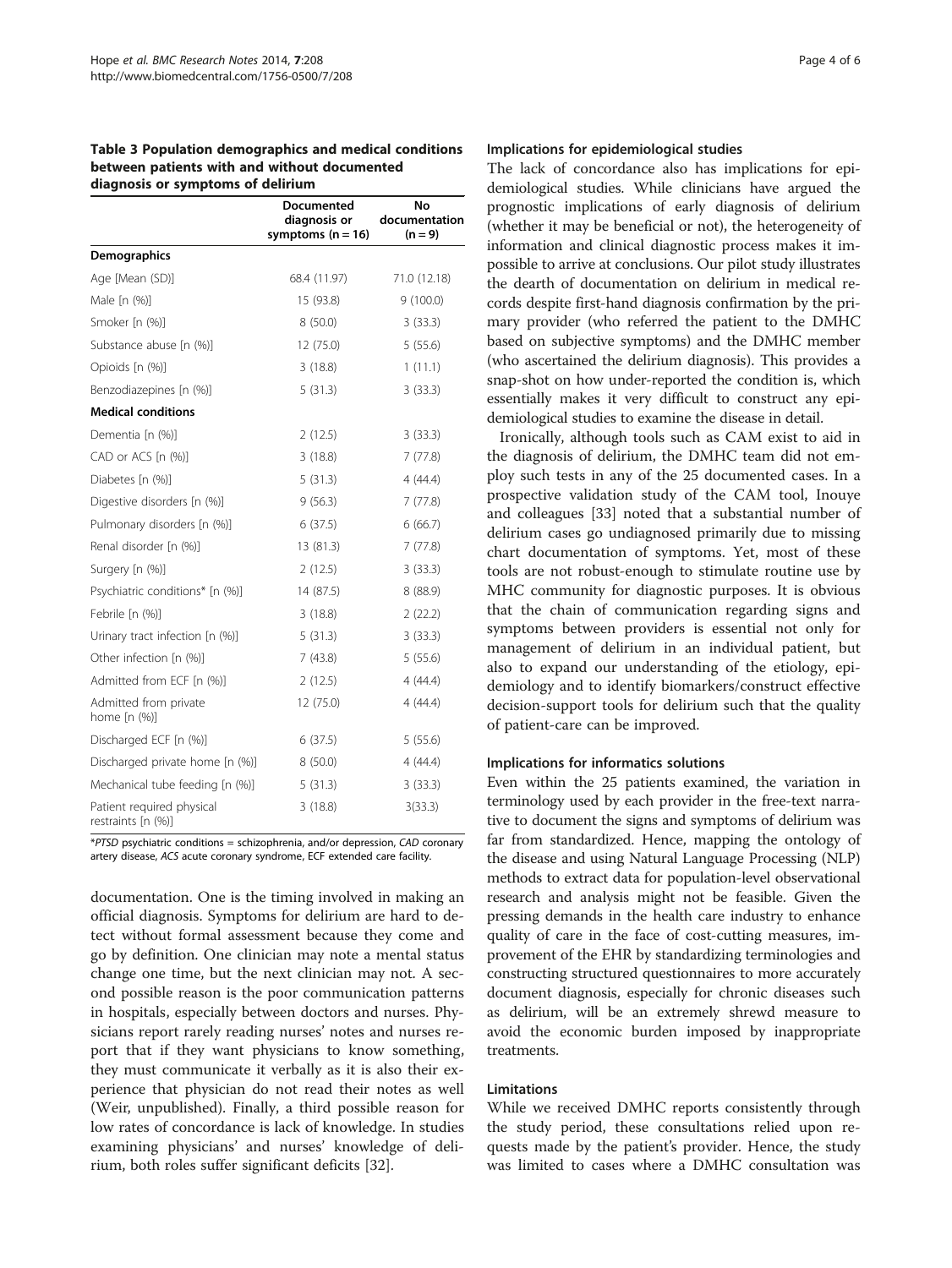<span id="page-4-0"></span>ordered, leading to the small sample size. Despite the small sample size, we were able to identify the substandard documentation of delirium and the discrepancy between EHR and MHC notes, however, we are not able to report any significant results to substantiate our findings – instead we simply described the population studied. The "reference" patients chosen for this study were primarily confirmed with a delirium diagnosis by DMHC members, however, we are not aware of implementation of any screening tools such as CAM or NEECHAM to confirm the diagnosis, which could have further resulted in over or under estimation of patients with delirium. The study depended on stimulated reporting of identified delirium cases by DMHC team members; there is quite a possibility that some cases could have been missed, especially if such consults occurred over weekends or holidays.

#### Conclusion

Our results demonstrate the inadequacy in the diagnosis and documentation of delirium in medical records, irrespective of whether the diagnosis and documentation are made by a general provider or a DMHC specialist. Any efforts to use existing data to measure prevalence, or test hypothesis on associations with other comorbidities will be difficult due to the scarcity of proper documentation as well as the inconsistencies in terminology used to represent signs/symptoms or diagnosis of delirium in the EHR.

#### Competing interests

All authors declare that they have no competing interests.

#### Authors' contribution

Concept and Design: CH, BCS, CW, NE. Chart Review: CH, BCS, NE. Data Analysis: BCS, JT, CH, KD. Drafting Manuscript: KD, BCS, CW, CH. Accountable for all aspects of the work: BCS. All authors read and approved the final manuscript.

#### Acknowledgments

The research reported here was supported by the Department of Veterans Affairs, Veterans Health Administration (VHA), Health Services Research and Development (HSR&D) Service, and the Veterans Affairs Special Informatics Fellowship. Dr. Brian C. Sauer was a VHA HSR&D Career Development Awardee and Carol Hope was a VHA Special Informatics Fellow. The views expressed in this article are those of the authors and do not necessarily represent the views of the Department of Veterans Affairs.

#### Received: 20 August 2013 Accepted: 25 March 2014 Published: 3 April 2014

#### References

- 1. McCusker J, Cole MG, Voyer P, Monette J, Champoux N, Ciampi A, Vu M, Belzile E: Use of nurse-observed symptoms of delirium in long-term care: effects on prevalence and outcomes of delirium. Int Psychogeriatr 2011, 23(4):602–608.
- Cobb JL, Glantz MJ, Nicholas PK, Martin EW, Paul-Simon A, Cole BF, Corless IB: Delirium in patients with cancer at the end of life. Cancer Pract 2000, 8(4):172–177.
- Michaud L, Büla C, Berney A, Camus V, Voellinger R, Stiefel F, Burnand B: Delirium: guidelines for general hospitals. J Psychosom Res 2007, 62(3):371–383.
- 4. National Institute for Health and Clinical Excellence: Delirium: Diagnosis, Prevention and Management. In Full quidelines, 2010. London, UK; 2013. Available from the NICE website, [http://www.guideline.gov/content.aspx.](http://www.guideline.gov/content.aspx)
- 5. Inouye SK: Delirium in older persons. N Engl J Med 2006, 354(11):1157–1165.
- 6. Tueth MJ, Cheong JA: Delirium: diagnosis and treatment in the older patient. Geriatrics 1993, 48(3):75–80.
- 7. Maldonado JR: Delirium in the acute care setting: characteristics, diagnosis and treatment. Crit Care Clin 2008, 24(4):657–722. vii.
- 8. Witlox J, Eurelings LS, de Jonghe JF, Kalisvaart KJ, Eikelenboom P, van Gool WA: Delirium in elderly patients and the risk of postdischarge mortality, institutionalization, and dementia: a meta-analysis. JAMA 2010, 304(4):443–451.
- 9. Siddiqi N, House A: Delirium: an update on diagnosis, treatment and prevention. Clin Med 2006, 6(6):540–543.
- 10. Forman LJ, Cavalieri TA, Galski T, Dinsmore S, Kay PA, Pomerantz S: Occurrence and impact of suspected delirium in hospitalized elderly patients. J Am Osteopath Assoc 1995, 95(10):588-591.
- 11. Heymann A, Radtke F, Schiemann A, Lutz A, MacGuill M, Wernecke KD, Spies C: Delayed treatment of delirium increases mortality rate in intensive care unit patients. J Int Med Res 2010, 38(5):1584–1595.
- 12. Han JH, Wilson A, Ely EW: Delirium in the older emergency department patient: a quiet epidemic. Emerg Med Clin 2010, 28(3):611-631.
- 13. Duppils GS, Wikblad K: Cognitive function and health-related quality of life after delirium in connection with hip surgery. A six-month follow-up. Orthop Nurs 2004, 23(3):195–203.
- 14. Leslie DL, Marcantonio ER, Zhang Y, Leo-Summers L, Inouye SK: One-year health care costs associated with delirium in the elderly population. Arch Intern Med 2008, 168(1):27–32.
- 15. Steis MR, Shaughnessy M, Gordon SM: Delirium: a very common problem you may not recognize. J Psychosoc Nurs Ment Health Serv 2012, 50(7):17–20.
- 16. Davis D, MacLullich A: Understanding barriers to delirium care: a multicentre survey of knowledge and attitudes amongst UK junior doctors. Age Ageing 2009, 38(5):559–563.
- 17. Siddiqi N, House AO, Holmes JD: Occurrence and outcome of delirium in medical in-patients: a systematic literature review. Age Ageing 2006, 35(4):350–364.
- 18. Cole MG: Delirium in elderly patients. Am J Geriatr Psychiatry 2004, 12(1):7–21.
- 19. Armstrong SC, Cozza KL, Watanabe KS: The misdiagnosis of delirium. Psychosomatics 1997, 38(5):433–439.
- 20. Marchington KL, Carrier L, Lawlor PG: Delirium masquerading as depression. Palliat Support Care 2012, 10(1):59-62.
- 21. Pitkala KH, Laurila JV, Strandberg TE, Tilvis RS: Prognostic significance of delirium in frail older people. Dement Geriatr Cogn Disord 2005, 19(2–3):158–163.
- 22. Pisani MA, Kong SY, Kasl SV, Murphy TE, Araujo KL, Van Ness PH: Days of delirium are associated with 1-year mortality in an older intensive care unit population. Am J Respir Crit Care Med 2009, 180(11):1092–1097.
- 23. Young RS, Hinami K, Arseven A, Jain B, Williams MV: Hospitalists' lack of knowledge of the Confusion Assessment Method: a barrier to systematic validated delirium surveillance. Hosp Pract 1995, 40(4):56-63.
- 24. Rice KL, Bennett M, Gomez M, Theall KP, Knight M, Foreman MD: Nurses' recognition of delirium in the hospitalized older adult. Clin Nurse Spec 2011, 25(6):299–311.
- 25. Voyer P, Richard S, Doucet L, Danjou C, Carmichael PH: Detection of delirium by nurses among long-term care residents with dementia. BMC Nurs 2008, 7:4.
- 26. Steis MR, Fick DM: Are nurses recognizing delirium? A systematic review. J Gerontol Nurs 2008, 34(9):40–48.
- 27. Pae CU, Marks DM, Han C, Patkar AA, Masand P: Delirium: underrecognized and undertreated. Curr Treat Options Neurol 2008, 10(5):386–395.
- 28. Han JH, Zimmerman EE, Cutler N, Schnelle J, Morandi A, Dittus RS, Storrow AB, Ely EW: Delirium in older emergency department patients: recognition, risk factors, and psychomotor subtypes. Acad Emerg Med 2009, 16(3):193–200.
- 29. Hustey FM, Meldon SW: The prevalence and documentation of impaired mental status in elderly emergency department patients. Ann Emerg Med 2002, 39(3):248–253.